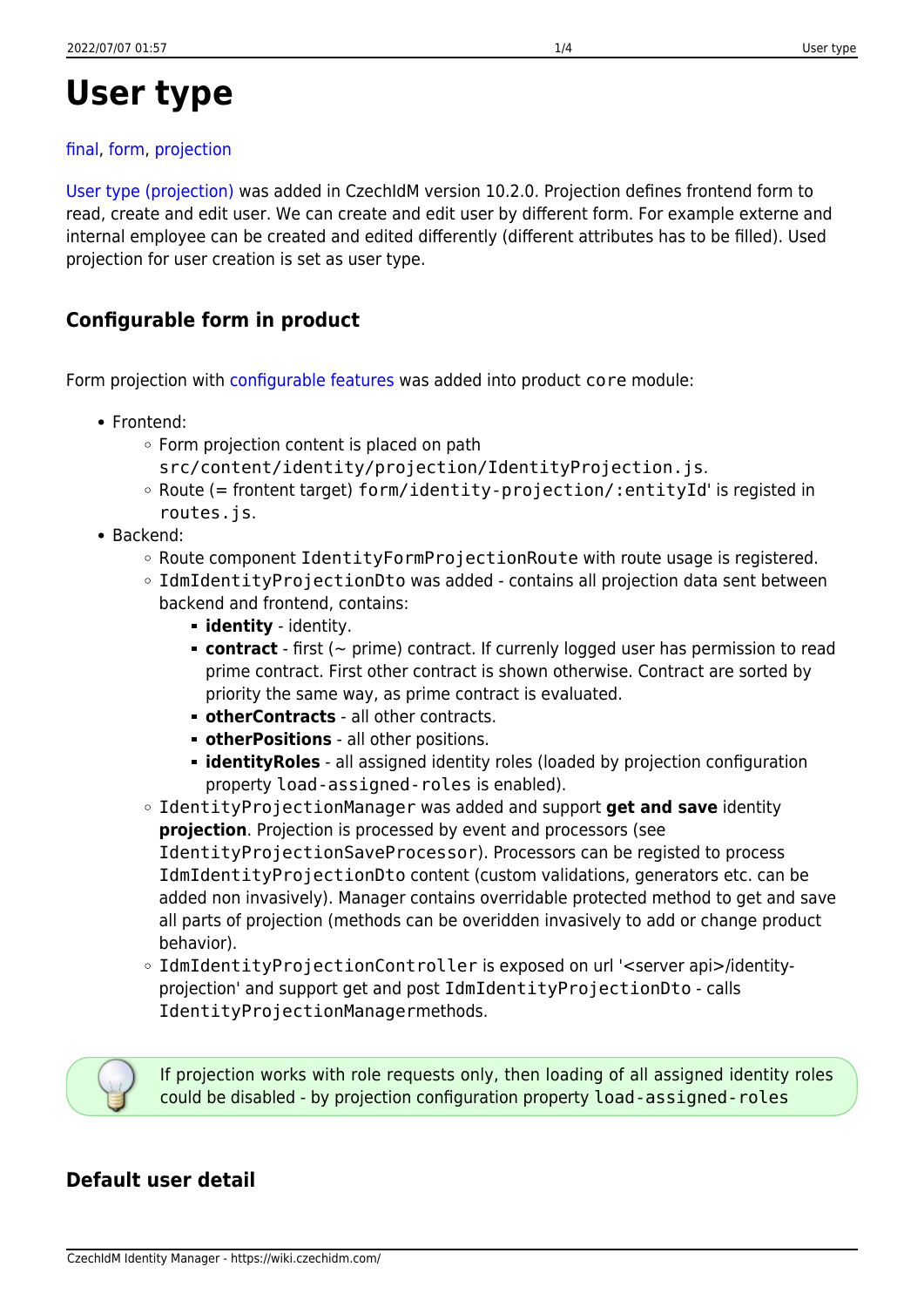Default user detail is still available and is used for users without projection is specified. Default user detail can be used as projection with route /form/identity too:

- Localization can be provided,
- authorization policies can be configured,
- projectin doesn't provide configuration default iuser detail is show (redirect) only.

### **How to register new form**

New projection can be added with the same structure in custom module. Is needed to add new content representing form projection (e.g. copy or reuse form projection from product), register new route in routes. js, register new route component (e.g. by generalize prepared AbstractFormProjectionRoute) and expose new edpoint on backend if needed (if provided IdmIdentityProjectionDto is insuffiscient).

Projection will obtain entityId route parameter with identity codeable identifier (username or uuid).

#### **Example**

Source codes are placed in [example module.](https://github.com/bcvsolutions/CzechIdMng/tree/develop/Realization/frontend/czechidm-example) Product backend is reused and example provides new frontend form for new projection. Form saves identity username only.

Create new form src/content/identity/projection/ExampleIdentityProjection.js with content:

#### [ExampleIdentityProjection.js](https://github.com/bcvsolutions/CzechIdMng/blob/develop/Realization/frontend/czechidm-example/src/content/identity/projection/ExampleIdentityProjection.js)

Register new route in 'routes.js':

```
{
   path: 'example/form/identity-projection/:entityId',
   component:
require('./src/content/identity/projection/ExampleIdentityProjection'),
  access: [ { type: 'HAS ANY AUTHORITY', authorities: ['IDENTITY READ' ] }
}
```
Register new component:

```
/**
  * Example identity form projection.
 *
 * @since 10.3.0
 */
@Component(ExampleIdentityFormProjectionRoute.PROJECTION_NAME)
public class ExampleIdentityFormProjectionRoute extends
AbstractFormProjectionRoute<IdmIdentity> {
     public static final String PROJECTION_NAME = "/example/form/identity-
```

```
projection";
```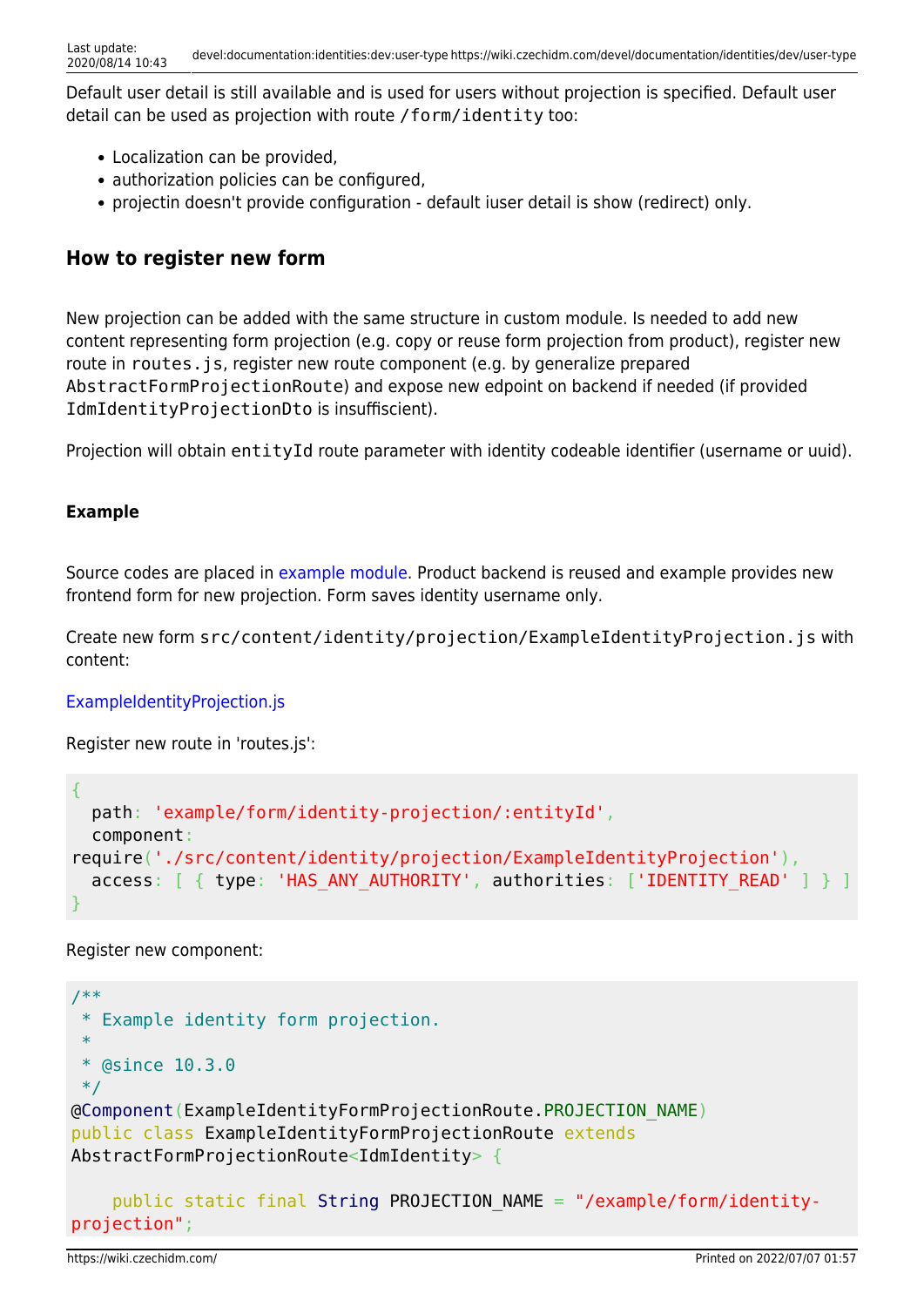```
 @Override
     public String getName() {
        return PROJECTION NAME;
     }
}
```
### **Localization**

Two projections are localized by default in product. If projection with code identity-externe or identity-internal will be configured, then localization will be used.

```
...
   "eav": {
     "form-projection": {
       "identity-externe": {
         "label": "Externe user",
         "help": "Create externe user",
         "icon": "fa:walking",
         "level": "primary"
       },
       "identity-internal": {
         "label": "Internal employee",
         "help": "Create internal user",
         "icon": "fa:user",
         "level": "success"
       }
     }
   },
...
```
Localization can be added to newly configured projection in custom module. Projection localization is based on the same convetions as localization for [form definition].

Supported properties:

- **label** projection name. Used in select boxes and as label for button to create user with projection usage.
- **help** Used as title (tooltip) for button to create user with projection usage.
- **icon** Used in select boxes and as icon for button to create user with projection usage (optional, fa:user-plus will be used as default).
- **level** Used as level for button to create user with projection usage (optional, default will be used as default).

# **Future improvement**

- Projection could be implemented by [graphgl](https://github.com/bcvsolutions/CzechIdMng/tree/graphql) usage on backend ( $\sim$ extendable dto resource).
- Save button can be shown, if any section can be edited update identity permission is needed